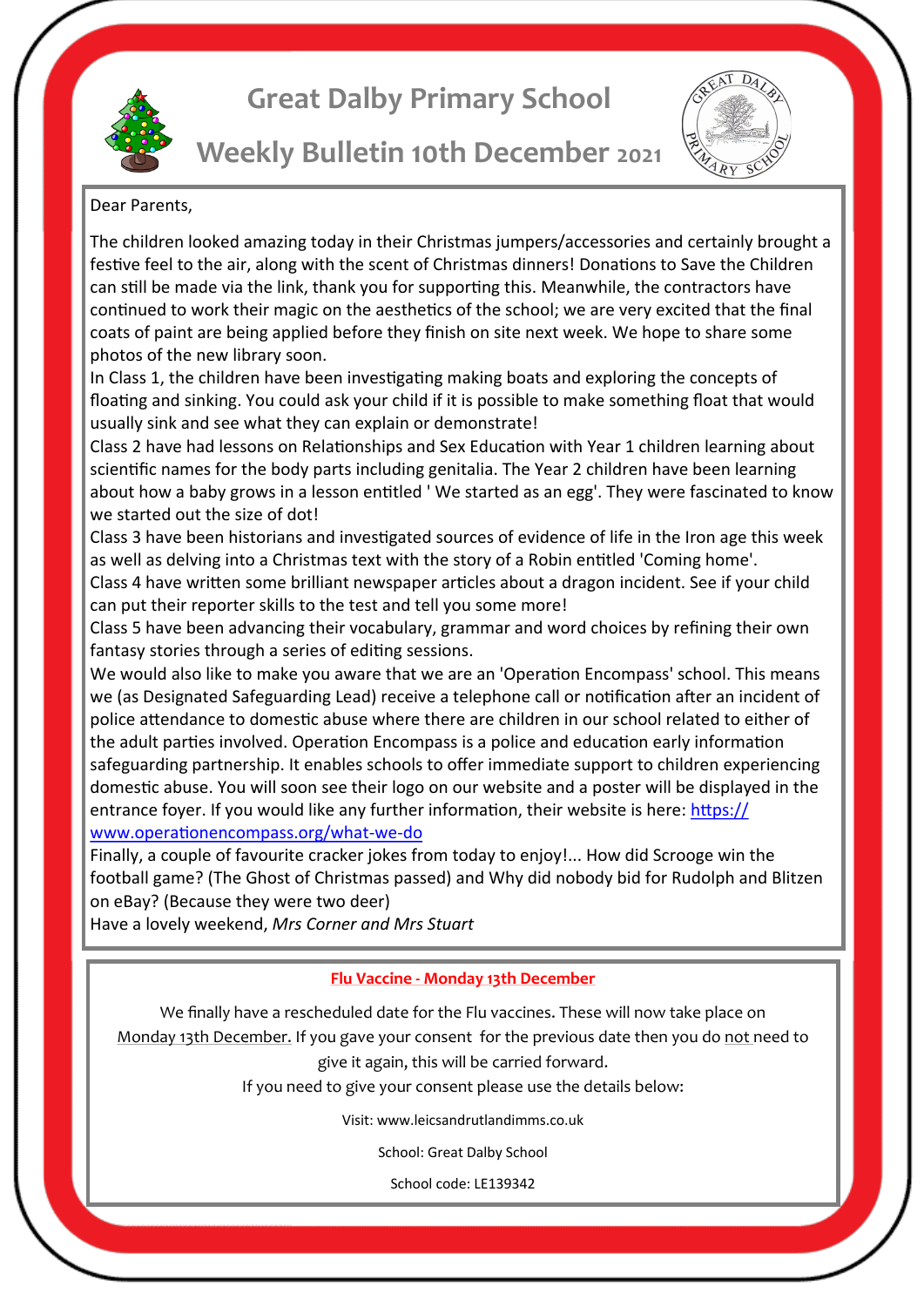

**Remember! We do not break up for Christmas until Tuesday 21st December at 3:15pm!**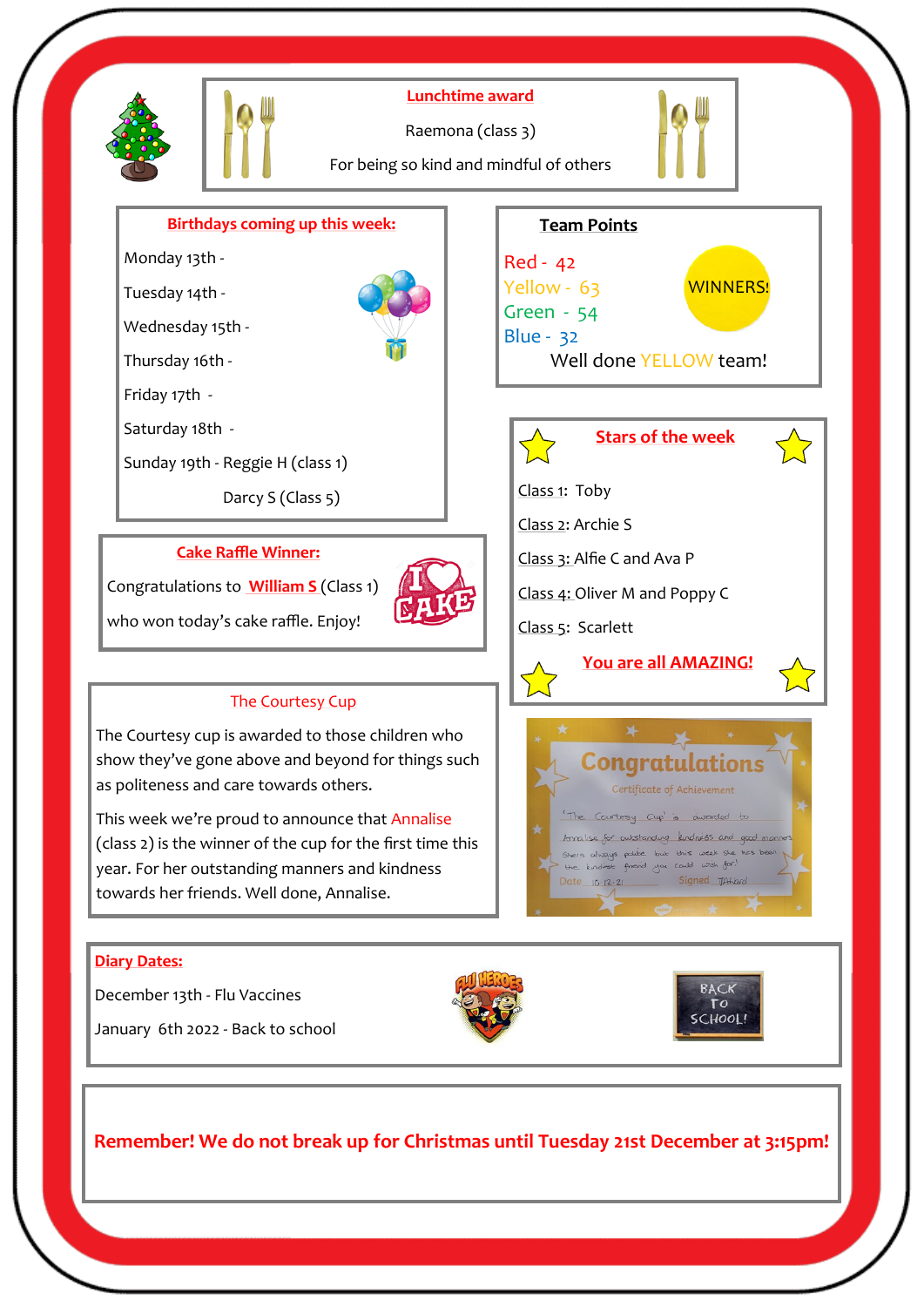

# **Christmas Jumper and Christmas Dinner Day 2021**





A few photos from Class 1 who really enjoyed being waited on by the teachers and support staff!



Thank you to the Friends who kindly donated the Christmas crackers. Many terribly good jokes were shared whilst we ate our delicious dinner.